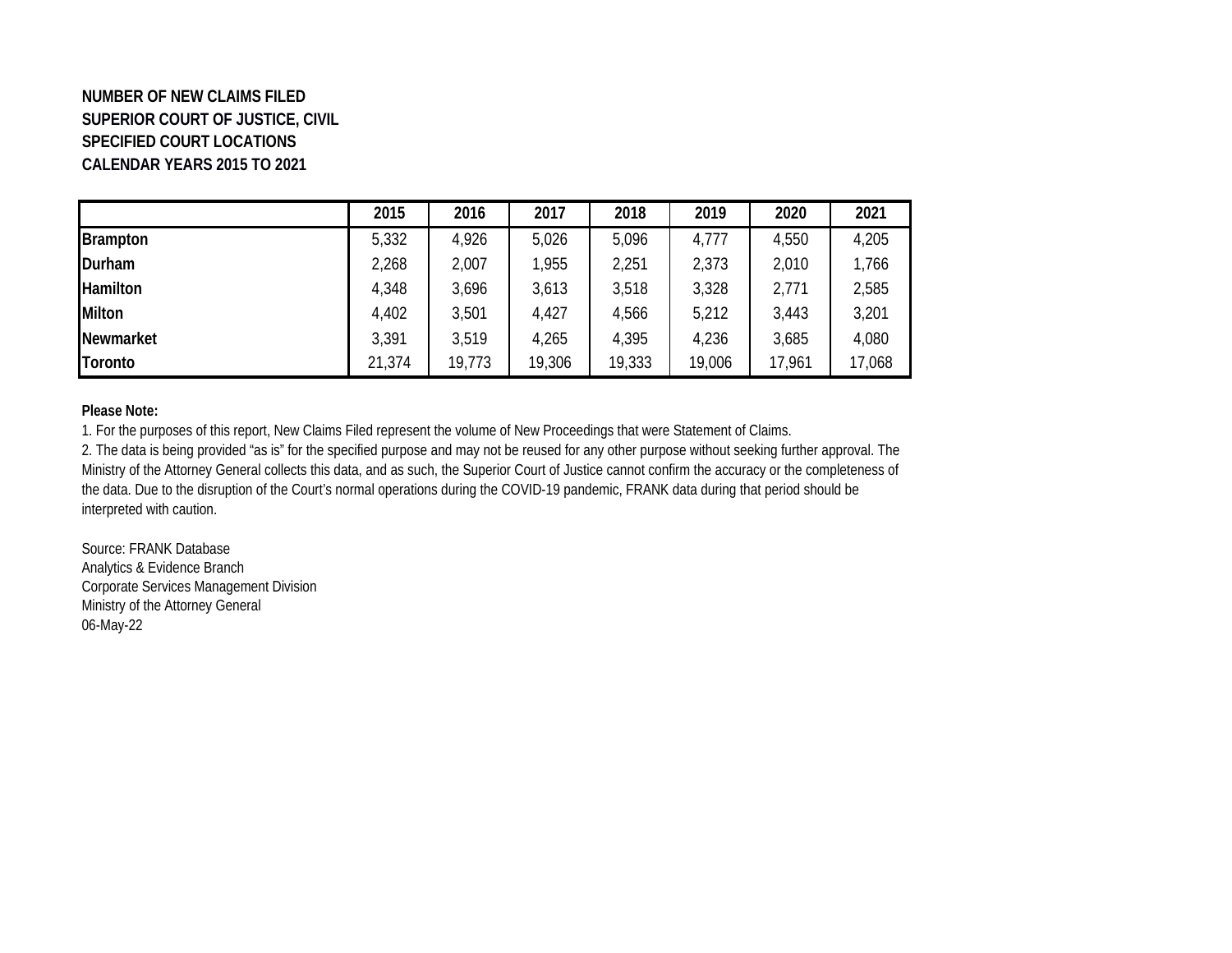### **NUMBER OF PROCEEDINGS DISPOSED THAT WERE STARTED BY A STATEMENT OF CLAIM OR NOTICE OF ACTION SUPERIOR COURT OF JUSTICE, CIVIL SPECIFIED COURT LOCATIONS CALENDAR YEARS 2015 TO 2021**

|               | 2015   | 2016   | 2017   | 2018   | 2019   | 2020  | 2021  |
|---------------|--------|--------|--------|--------|--------|-------|-------|
| Brampton      | 2,501  | 3,706  | 3,188  | 2,383  | 4,106  | ,605  | 1,721 |
| Durham        | 888    | 988    | 1,064  | 1,171  | 1,268  | 698   | 574   |
| Hamilton      | 2,794  | 2,335  | 1,991  | 2,349  | 2,604  | ,084  | 1,264 |
| <b>Milton</b> | 2,584  | 2,031  | 2,585  | 2,630  | 3,804  | ,880  | 1,972 |
| Newmarket     | .668   | 1,702  | 2,505  | 3,268  | 2,865  | 1,572 | 1,710 |
| Toronto       | 12,267 | 10,698 | 11,251 | 11,046 | 11,219 | 6,119 | 6,356 |

### **Please Note:**

The data is being provided "as is" for the specified purpose and may not be reused for any other purpose without seeking further approval. The Ministry of the Attorney General collects this data, and as such, the Superior Court of Justice cannot confirm the accuracy or the completeness of the data. Due to the disruption of the Court's normal operations during the COVID-19 pandemic, FRANK data during that period should be interpreted with caution.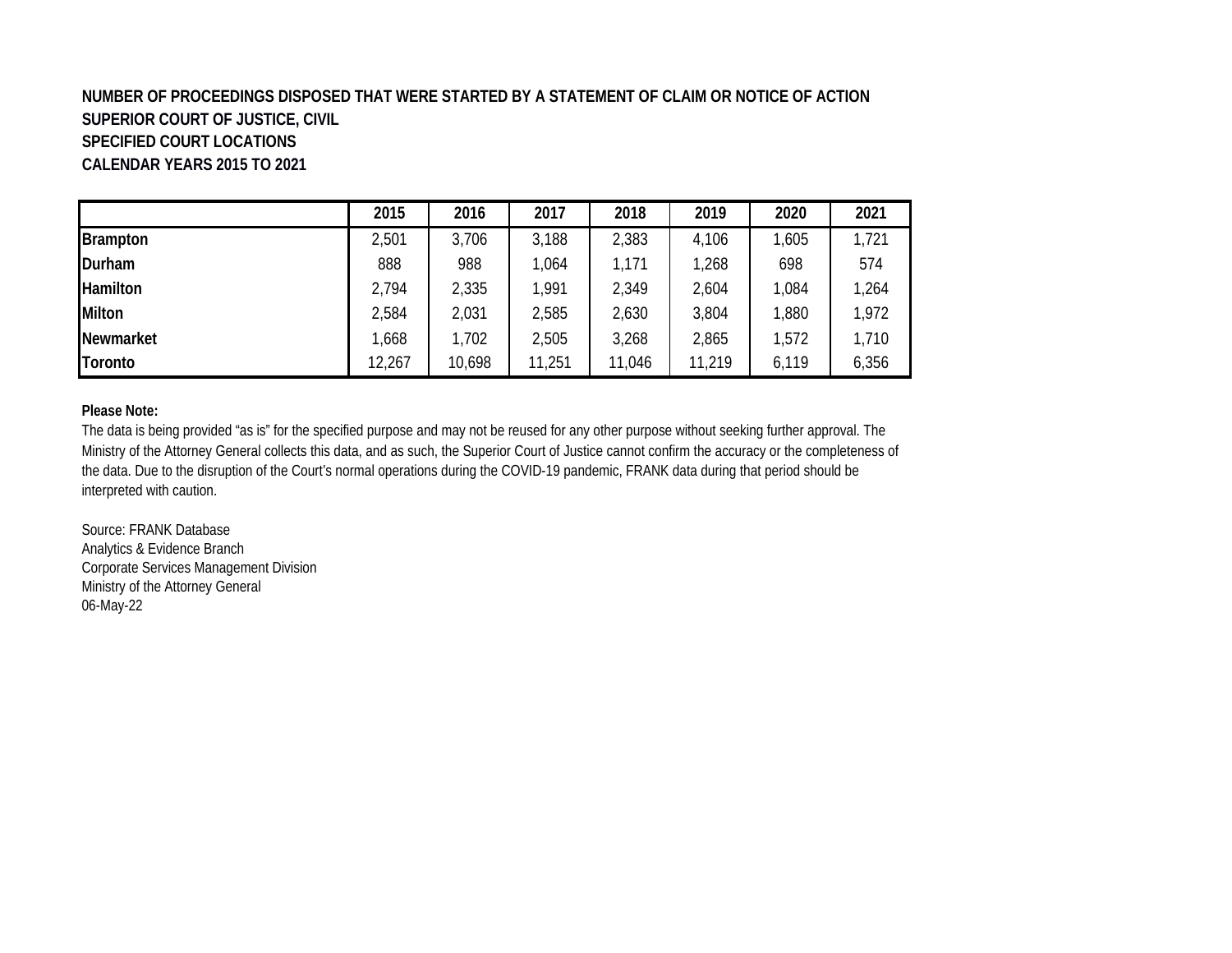## **NUMBER OF PROCEEDINGS PENDING ON THE TRIAL SCHEDULE LIST SUPERIOR COURT OF JUSTICE, CIVIL SPECIFIED COURT LOCATIONS CALENDAR YEARS 2015 TO 2019**

|                 | 2015  | 2016  | 2017  | 2018  | 2019  |
|-----------------|-------|-------|-------|-------|-------|
| <b>Brampton</b> | 410   | 431   | 483   | 544   | 518   |
| Durham          | 208   | 227   | 54    | 47    | 53    |
| <b>Hamilton</b> | 510   | 421   | 435   | 364   | 380   |
| Milton          | 133   | 130   | 112   | 119   | 120   |
| Newmarket       | 453   | 452   | 282   | 282   | 324   |
| <b>Toronto</b>  | 3,058 | 3,061 | 3,040 | 3,274 | 3,390 |

### **Please Note:**

2. The data is being provided "as is" for the specified purpose and may not be reused for any other purpose without seeking further approval. The Ministry of the Attorney General collects this data, and as such, the Superior Court of Justice cannot confirm the accuracy or the completeness of the data. 1. Proceedings are counted as Pending on the Trial Schedule List if a trial event is scheduled but not yet completed.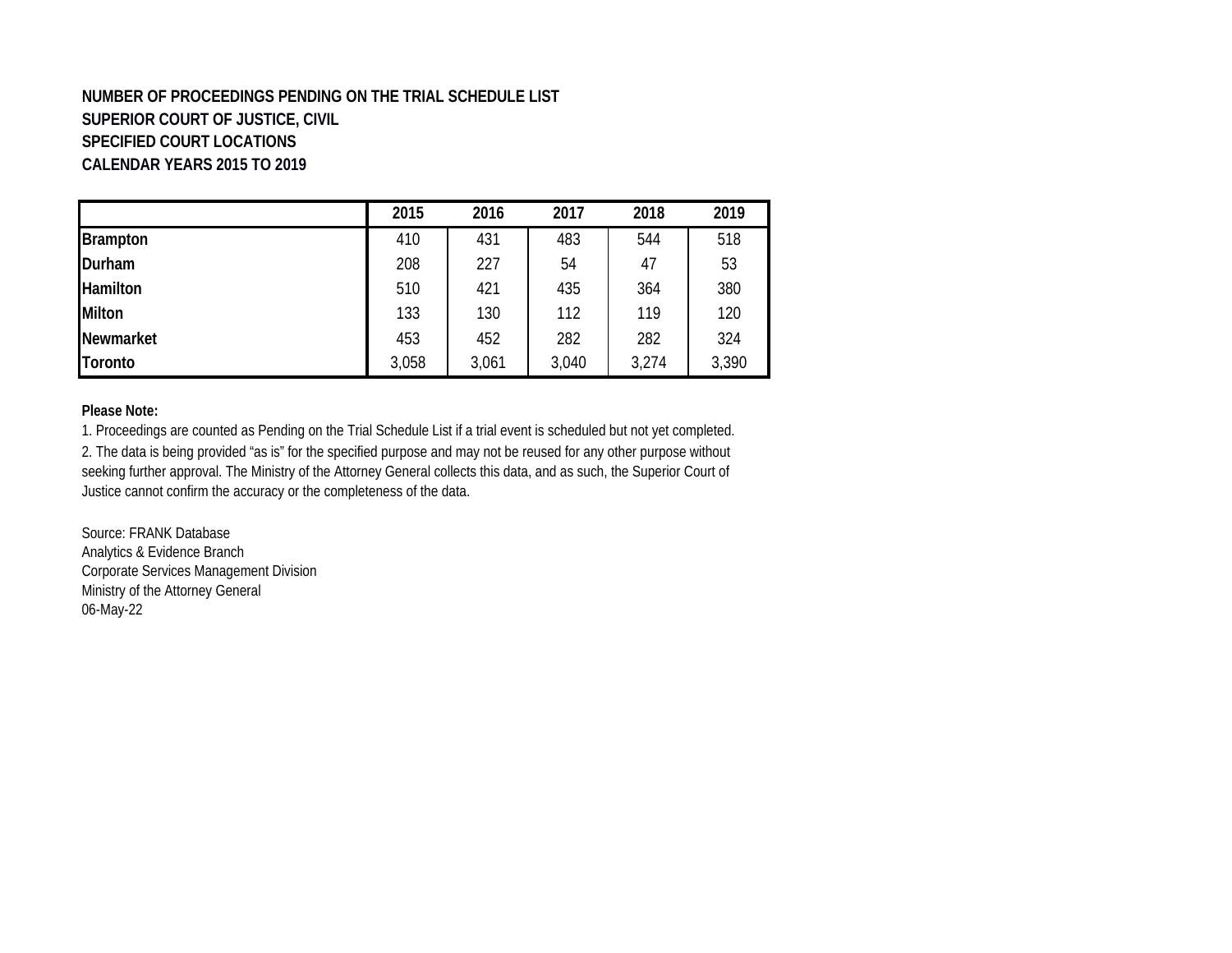# **NUMBER OF CIVIL PRE-TRIAL EVENTS HEARD SUPERIOR COURT OF JUSTICE, CIVIL SPECIFIED COURT LOCATIONS CALENDAR YEARS 2015 TO 2021**

|                 | 2015  | 2016  | 2017  | 2018  | 2019  | 2020 | 2021  |
|-----------------|-------|-------|-------|-------|-------|------|-------|
| Brampton        | 631   | 649   | 688   | 590   | 496   | 477  | 529   |
| Durham          | 175   | 233   | 237   | 280   | 255   | 217  | 134   |
| <b>Hamilton</b> | 691   | 543   | 523   | 493   | 401   | 312  | 307   |
| <b>Milton</b>   | 253   | 254   | 257   | 238   | 224   | 138  | 218   |
| Newmarket       | 392   | 383   | 442   | 375   | 483   | 259  | 253   |
| <b>Toronto</b>  | 2,255 | 2,377 | 1,994 | 1,858 | 1,902 | ,610 | 1,494 |

### **Please Note:**

2. The data is being provided "as is" for the specified purpose and may not be reused for any other purpose without seeking further approval. The Ministry of the Attorney General collects this data, and as such, the Superior Court of Justice cannot confirm the accuracy or the completeness of the data. Due to the disruption of the Court's normal operations during the COVID-19 pandemic, FRANK data during that period should be interpreted with caution. 1. Events Heard include all scheduled events dealt with by a presiding official (including those adjourned by the presiding official).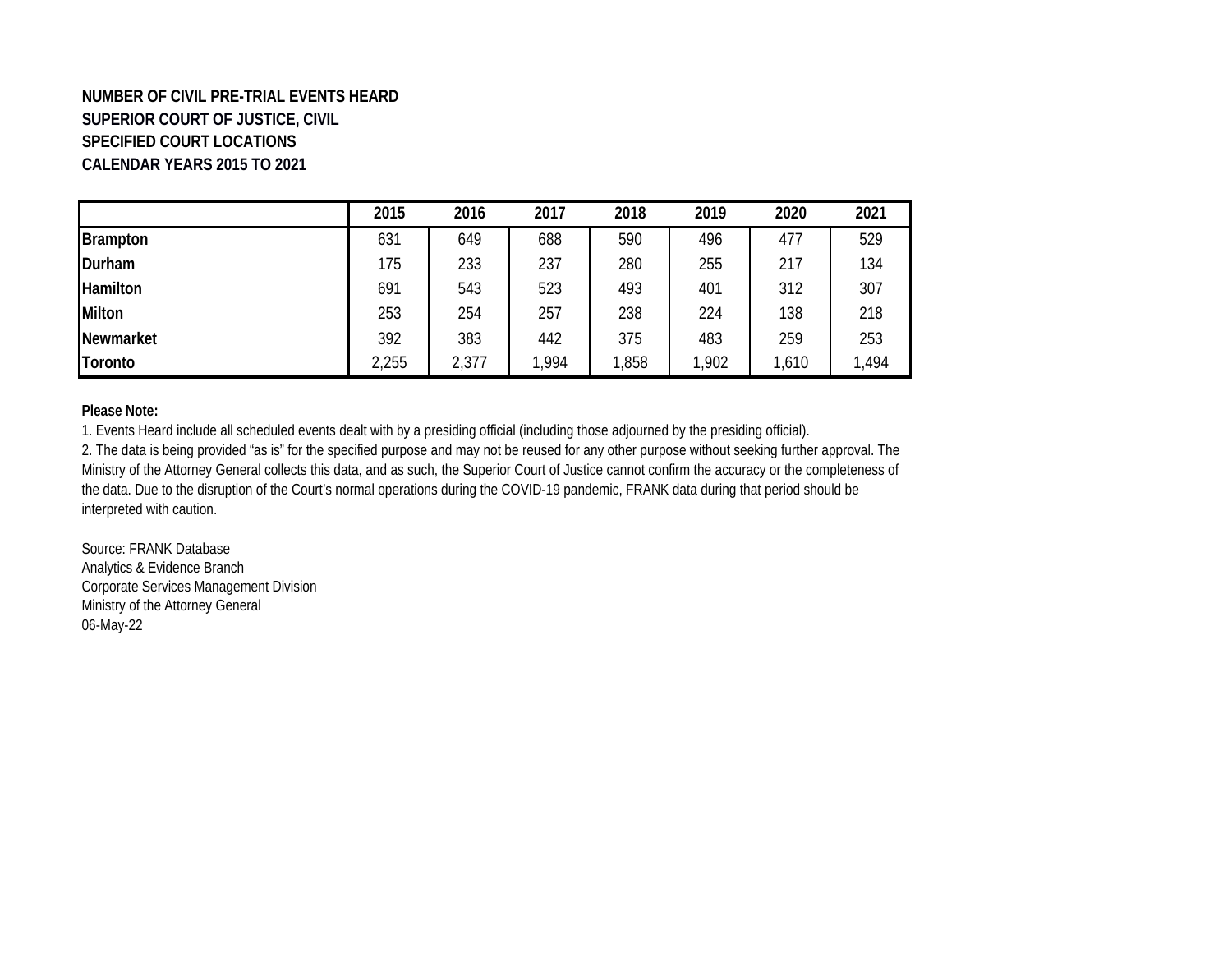# **NUMBER OF CIVIL DOCUMENTS PROCESSED SUPERIOR COURT OF JUSTICE, CIVIL (NET OF DIVISIONAL) SPECIFIED COURT LOCATIONS CALENDAR YEARS 2015 TO 2021**

|                 | 2015    | 2016    | 2017    | 2018    | 2019    | 2020    | 2021    |
|-----------------|---------|---------|---------|---------|---------|---------|---------|
| <b>Brampton</b> | 47,960  | 50,526  | 54,205  | 53,164  | 59,749  | 40,698  | 66,082  |
| Durham          | 20,224  | 22,576  | 21,474  | 22,175  | 22,706  | 14,931  | 21,877  |
| Hamilton        | 40,101  | 34,383  | 32,291  | 34,164  | 35,270  | 26,242  | 43,719  |
| <b>Milton</b>   | 33,230  | 25,270  | 28,802  | 29,971  | 35,723  | 22,267  | 32,875  |
| Newmarket       | 31,128  | 31,887  | 35,766  | 35,510  | 41,740  | 32,315  | 49,358  |
| Toronto         | 225,345 | 211,076 | 205,037 | 203,085 | 201,839 | 152,194 | 270,039 |

#### **Please Note:**

1. Documents Processed include all documents filed with, or issued by, the court. While Bulk Sales affidavits, Restitution Orders, Solicitor and Client Assessments and Fee Waiver requests are not included in new proceedings, the related document activity is included in the number of documents processed.

2. The data is being provided "as is" for the specified purpose and may not be reused for any other purpose without seeking further approval. The Ministry of the Attorney General collects this data, and as such, the Superior Court of Justice cannot confirm the accuracy or the completeness of the data. Due to the disruption of the Court's normal operations during the COVID-19 pandemic, FRANK data during that period should be interpreted with caution.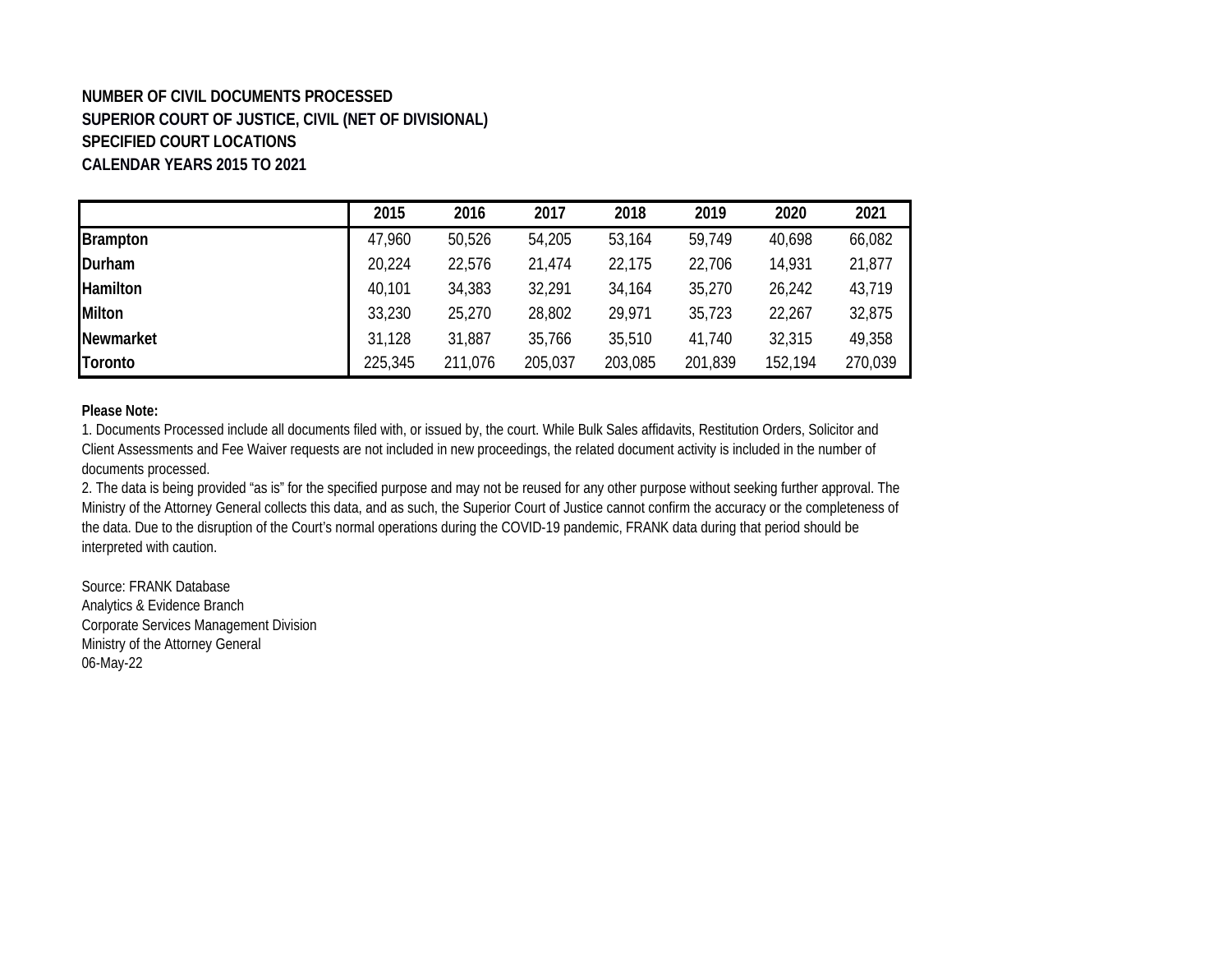# **NUMBER OF SUBMISSIONS RECEIVED AND REJECTED SUPERIOR COURT OF JUSTICE, CIVIL SPECIFIED COURT LOCATIONS CALENDAR YEARS AUGUST 2020 TO 2021**

|                 |                 | 2020*    |          | 2021     |  |
|-----------------|-----------------|----------|----------|----------|--|
|                 | Received        | Rejected | Received | Rejected |  |
| <b>Brampton</b> | 5,659           | 2,289    | 24,684   | 11,217   |  |
| Durham          | 1,592           | 639      | 7,844    | 3,329    |  |
| Hamilton        | 2,335           | 808      | 14,503   | 4,780    |  |
| Milton          | 2,543           | 228      | 9,881    | 1,445    |  |
| Newmarket       | 1,988           | 559      | 14,110   | 4,756    |  |
| <b>Toronto</b>  | 18,297<br>5,821 |          | 87,092   | 33,049   |  |

#### **Please Note:**

\*Civil Submissions Online was introduced August 2020. August 2020 is not a complete month. 2020 is not a complete year. 1. New submissions received include all documents submitted for a filing through the Civil Submissions Online Portal.

Civil filings are not otherwise tracked in the courts operating system FRANK.

2. Submissions are counted as Rejected when any of the documents have been rejected for filing and are no longer pending in the Civil Submissions Online Portal. The number of submissions rejected in a month may not be related to the number of submissions received in the same month.

3. The data is being provided "as is" for the specified purpose and may not be reused for any other purpose without seeking further approval. The Ministry of the Attorney General collects this data, and as such, the Superior Court of Justice cannot confirm the accuracy or the completeness of the data. Due to the disruption of the Court's normal operations during the COVID-19 pandemic, FRANK data during that period should be interpreted with caution.